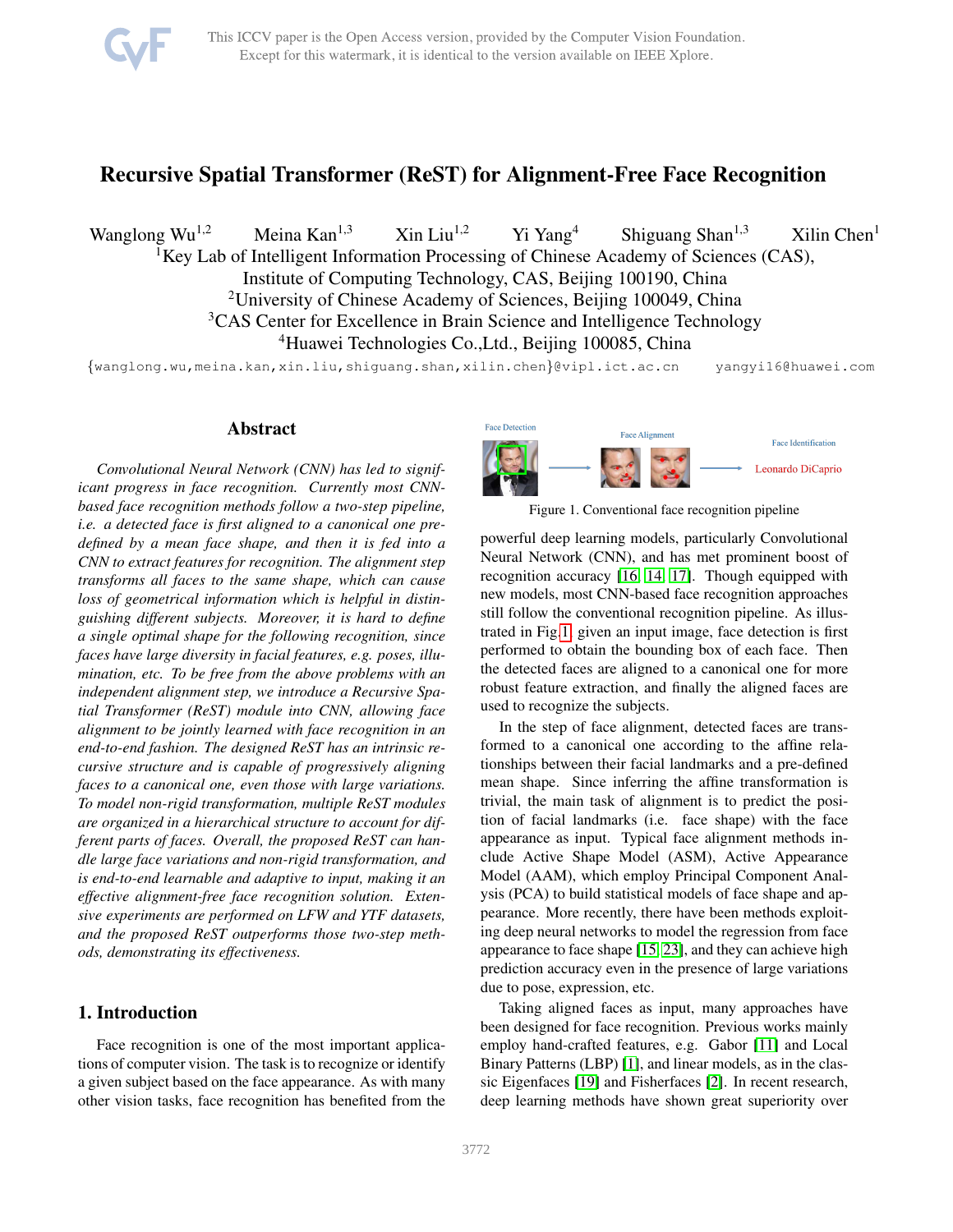previous ones by using learned representations and highly non-linear models [\[17,](#page-7-2) [16,](#page-7-0) [14\]](#page-7-1). The pioneering DeepFace [\[17\]](#page-7-2) adopts CNN with locally connected layers, and it uses a 3D alignment model to transform all detected faces to the frontal view before they are fed into the network. The DeepID series [\[16\]](#page-7-0) learn an ensemble of neural networks with different local face patches aligned in different ways, which provides a rich set of features for face verification. FaceNet [\[14\]](#page-7-1) directly learns a mapping from face images to a compact Euclidean space where distances directly correspond to a measure of face similarity. PAMs [\[12\]](#page-7-8) learns Pose-Aware Models (PAM) for frontal, half-profile and fullprofile faces respectively to handle pose variations.

As a prerequisite step for face recognition in most cases, face alignment helps improve the robustness of recognition, but it also brings issues which lie in two folds. First, after faces are aligned to the canonical one, the positions of landmarks on all face images are almost identical. While variations between faces including those in rotation, pose and expression, which are less irrelevant to subject identification, are eliminated, some identification-relevant characteristics are also weakened, e.g. the geometrical structure formed by facial landmarks. Second, though the prior alignment aims to assist recognition by removing identification-irrelevant variations, alignment and recognition are optimized according to different objectives when treated separately as two independent steps. Therefore, the transformation of aligning to a pre-defined mean shape may be suboptimal for the final recognition. Moreover, it is hard to define a single optimal shape for face recognition in all scenarios, since people have great diversity in facial characteristics.

One way to deal with the problems caused by the twostep pipeline is to directly discard the alignment step and perform face recognition with unaligned detected faces, as is done in FaceNet [\[14\]](#page-7-1). In order to cover as many face variations as possible and build a robust recognition system without alignment, FaceNet uses a tremendous amount of data for training, i.e. 100M-200M face images consisting of about 8M different identities. Considering the expensive cost of dealing with such big data, this solution is not economical and hardly favorable.

The spatial transformer [\[7\]](#page-7-9) is a learnable module which explicitly allows spatial manipulations, e.g. affine transformation, of data within CNNs. The Spatial Transformer Network (ST-Net) can automatically learn an optimal transformation for classification task and has achieved state-of-theart performance on digital number recognition. But since spatial transformer can only model linear affine transformations, it is still hard for ST-Net to learn complex variations, especially non-rigid ones.

Inspired by spatial transformer, we design a novel Recursive Spatial Transformer (ReST) module for CNN which allows face alignment and recognition to be jointly opti**Detected Faces** 

**Transformed faces** from 1-4 Recursion of our ReST



Figure 2. Examples of aligned faces in each recursion of ReST.

<span id="page-1-0"></span>mized in one network in an end-to-end fashion. ReST is able to model complex transformations in a progressive way. As illustrated in Fig[.2](#page-1-0) and Fig[.3,](#page-2-0) given a detected face, ReST transforms it recursively to make it more adequate for recognition. In each recursion, a further transformation is generated and performed based on the previously transformed face to get one step closer to the optimal one. In this way, large variations can be handled progressively, thus improving the robustness of the model to large variations among faces. Furthermore, to model non-linear, i.e. nonrigid, variations, the proposed ReST is extended to a hierarchical form (HiReST) and multiple ReST modules are used to account for different local face regions. With the whole face divided into different local regions in different granularity, the variations in each local region are approximately rigid and thus can be modeled as an affine transformation by a single ReST. During learning, both the transformation parameters and the hierarchical structure are automatically optimized according to the recognition objective, leading to more adequate alignment and more robust recognition model. By using ReST, the face recognition process becomes alignment-free and the problems with the conventional two-step pipeline are naturally resolved. To demonstrate the effectiveness of the proposed ReST for face recognition, extensive experiments are performed on the Labeled Faces in the Wild dataset (LFW) [\[5\]](#page-7-10) and YouTube Faces dataset (YTF) [\[20\]](#page-8-1). And our recognition model with ReST outperforms those two-step methods.

The rest of the paper is organized as follows. Section 2 describes the ReST module and the extended hierarchical form. Section 3 and 4 presents experimental analysis and evaluations. Section 5 concludes this paper.

# 2. Method

As mentioned, in the typical two-step methods, a face is first aligned via an affine transformation determined from the automatically or manually labeled facial landmarks, and then fed into a DCNN to recognize it. By contrast, our proposed DCNN with Recursive Spatial Transformation attempts to jointly optimize the face alignment and classifica-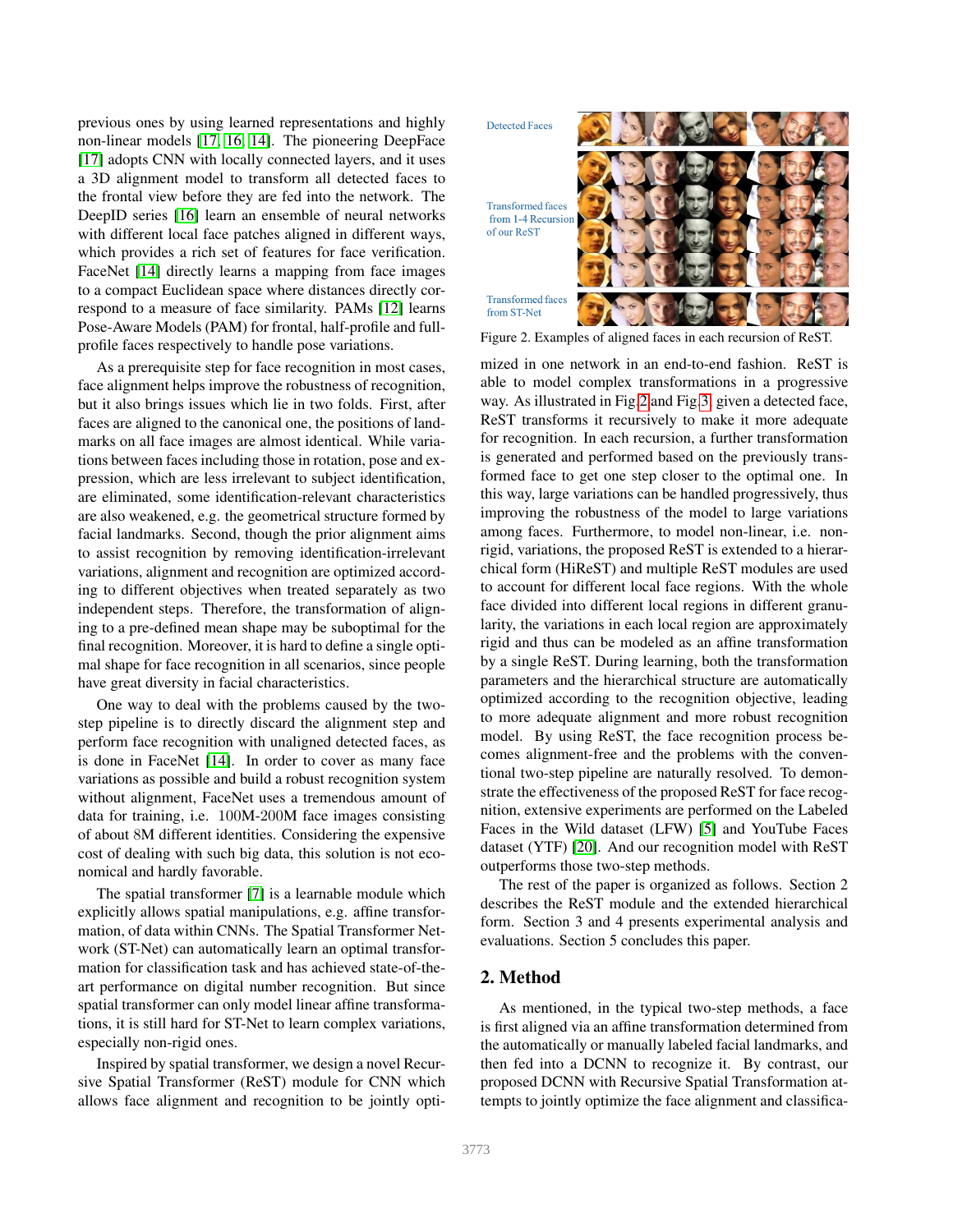

<span id="page-2-0"></span>Figure 3. Overview of the proposed ReST integrated in a CNN for alignment-free face recognition.

tion within one network.

As shown in Fig[.3,](#page-2-0) our approach consists of two parts, the Recursive Spatial Transformation (ReST) followed by the DCNN classification. Given a detected face, the ReST endeavors to optimize an affine transformation that can transform the detected face to a new one based on which the following DCNN can achieve better classification objective. The ReST and the DCNN is optimized together with one classification objective (such as the softmax loss) in an endto-end scheme, therefore the aligned face achieved from the ReST can well match the succeeding DCNN classification and is also adaptive for each input face promising better performance. The ReST is organized in a recursive structure attempting to characterize the variations progressively for better alignment. Besides, this ReST module can be integrated into any convolutional architecture.

Hereinafter, for clear presentation, we use boldface uppercase, boldface lowercase, and lowercase letters to denote a matrix (e.g.  $\bf{A}$ ) or a function, a vector (e.g.  $\bf{a}$ ), and a scalar (e.g. a) respectively.

# 2.1. DCNN with ReST

The most important part of our proposed method is the ReST as the succeeding DCNN can be any kind of off-theshelf convolutional architecture. The goal of ReST is to optimize a spatial transformation to align the input face image. The ReST follows the recursive structure including three parts: Convolution layers C, Localization network F and Spatial Transformation layer T.

Given an input image  $\mathbf{X} \in \mathbb{R}^{w \times h}$  with width as w and height as h, the convolution feature maps achieved as  $C(X)$ through the convolutions layers are used for better representation as they are usually more informative. Here, the number of convolution layers can be one or more depending on the difficulty of the problem. Furthermore, the localization layer predicts the spatial transformation parameter  $\theta \in \mathbb{R}^{2 \times 3}$  by taking the feature maps  $\mathbf{C}(\mathbf{X})$  as input:

$$
\theta = \mathbf{F}(\mathbf{C}(\mathbf{X})).\tag{1}
$$

The localization layer  $\bf{F}$  is usually designed as fully connected layer for regression. Here  $\theta$  is a 6-dimensional parameters of 2D affine transformation including rotation, scale and translation as below:

$$
\boldsymbol{\theta} = \begin{bmatrix} \theta_{11} & \theta_{12} & \theta_{13} \\ \theta_{21} & \theta_{22} & \theta_{23} \end{bmatrix} \tag{2}
$$

Finally, the spatial transformation layer produces the transformed feature map by sampling from the input  $X$  according to the spatial transformation parameter  $\theta$ , formulated as  $T(X, \theta)$ . The new face image can be further transformed by feeding it into this pipeline again, forming a recursive structure ReST. For the  $i^{th}$   $(i = 1, 2, \cdots, K)$  recursion, we have:

$$
\mathbf{X}_{i} = \mathbf{T}(\mathbf{X}_{i-1}, \boldsymbol{\theta}_{i-1}),\tag{3}
$$

$$
\boldsymbol{\theta}_i = \mathbf{F}(\mathbf{C}(\mathbf{X}_i)) \tag{4}
$$

where  $X_0 = X, \theta_0 = I$ , I is the identity matrix, and K is the maximum number of recursion. For image  $X_{i-1}$ , the spatial transformation T with parameter  $\theta_{i-1}$  is computed as follows:

$$
\left(\begin{array}{c} x_i \\ y_i \end{array}\right) = \theta_{i-1} \left(\begin{array}{c} x_{i-1} \\ y_{i-1} \\ 1 \end{array}\right) \tag{5}
$$

where  $(x_i, y_i)$  is the position index of a pixel in  $\mathbf{X}_i$ .

With the transformed face image  $X_K$  from the last recursion, any kind of convolutional neural network structure can be exploited, formulating an end-to-end learning framework integrating both the alignment and recognition. For example,  $X_K$  can be followed by an AlexNet [\[9\]](#page-7-11) with softmax loss. In this whole network, the ReST and AlexNet are optimized together under the same softmax loss, so the ReST can align the input face image  $X$  into a new one which is best suitable for the following DCNN promising better classification performance. The derivatives of feedforward and feedbackward of the ST are the same as that in [\[7\]](#page-7-9), and please refer to [\[7\]](#page-7-9) for more details. An illustration of the recursively transformed face image is shown in Fig[.2.](#page-1-0)

### 2.2. DCNN with Hierarchical ReST

As we know, the face variations are generally non-rigid and facial deformation caused by pose and expression can not fully modeled by a linear affine transformation in ReST. To well characterize the complex non-rigid variations, following the divide and conquer strategy we further designs



<span id="page-2-1"></span>Figure 4. The structure of HiReST-3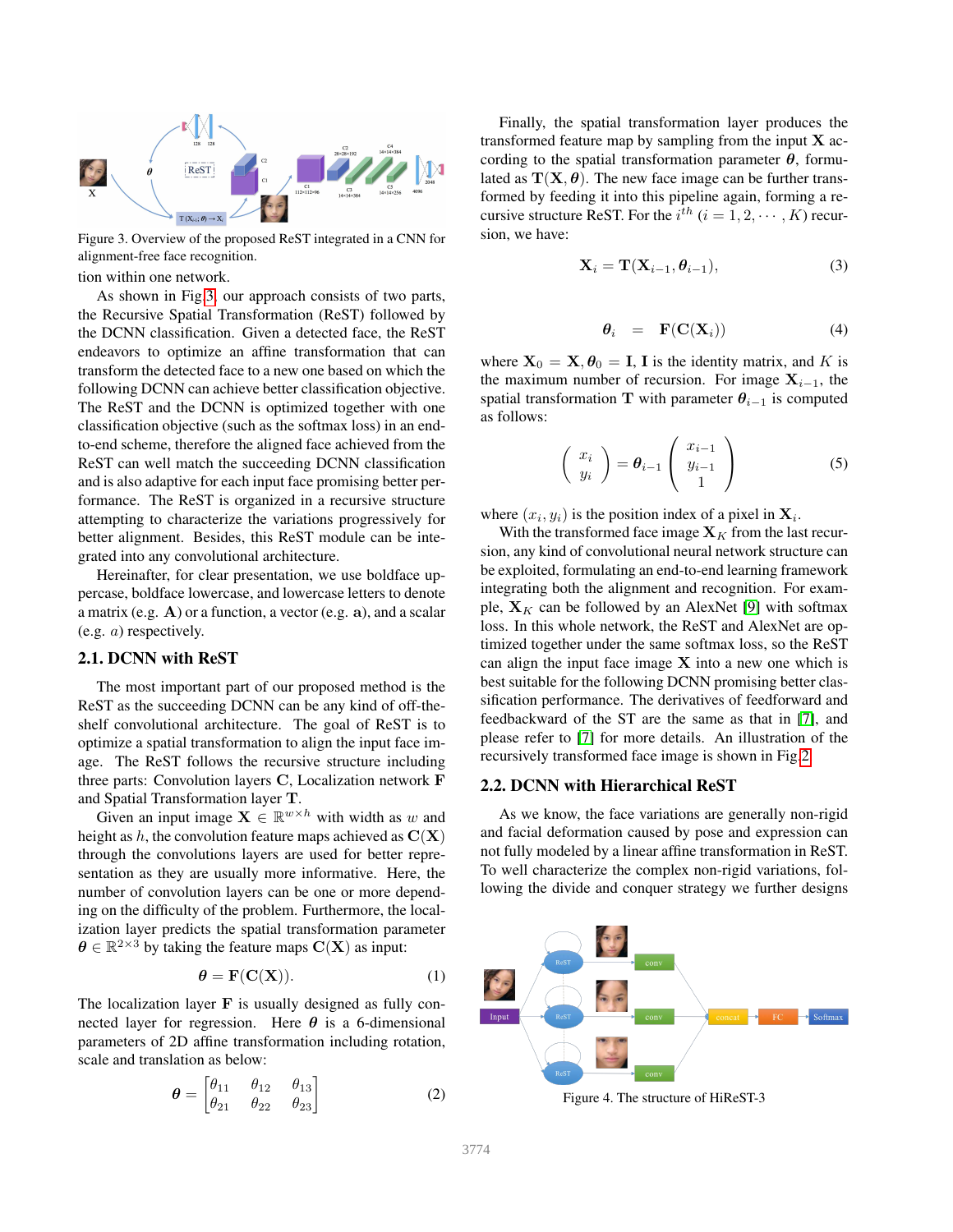

<span id="page-3-0"></span>Figure 5. The structure of HiReST-9

a hierarchical ReST as shown in Fig[.5,](#page-3-0) referred as HiReST. In HiReST, the whole face is divided into several hierarchical regions, and each region is equipped with a ReST which is used to determine rigid area and its corresponding spatial transformation parameters. As observed in the experiments, the preceding ReSTs characterize those major affine transformation, while the succeeding ReSTs characterize those non-rigid transformation by modeling part of it as rigid affine transformation within a smaller region.

We take the AlexNet as an exemplar DCNN architecture to illustrate two DCNN with hierarchical ReST used in this work, HiReST-9 in Fig[.5](#page-3-0) and HiReST-3 in Fig[.4.](#page-2-1) HiReST-9 is a typical hierarchical structure with three regions in each layer and two layers in total. Straightforwardly, the second layer can directly take the aligned image from the first layer as input, but generally the second layer can also take the convolution feature maps of the aligned image as input such as that shown in Fig[.5.](#page-3-0) HiReST-3 is a degraded version where only one layer with three regions, and this version is suitable for those scenarios with moderate variations. For both HiReSTs, each ReST in the hierarchical structure is initialized with an empirically defined region as shown in the figures, and after that the whole end-to-end network will automatically adjust the region (including the position, scale, rotation etc.) for each ReST according to the objective of the whole network to promise an optimal region and affine transformation. An illustration of the recursively transformed face image is shown in Fig[.6.](#page-3-1)

Compared with the baseline AlexNet, HiReST-9 and HiReST-3 have more complex structure, however the computational complexity of the network excluding the ReST, i.e., just the DCNN part, only a little bit increases as shown in Table. [1.](#page-4-0) In the next section, we will describe a speed up method for ReST, named as Fast ReST. With the fast ReST, the computational complexity of our whole network and that of the AlexNet are roughly comparable. In other words, our proposed DCNN with Hierarchical ReST can achieve better performance efficiently.



Figure 6. Examples of aligned faces in each recursion of Hierarchical ReST.

### <span id="page-3-2"></span><span id="page-3-1"></span>2.3. Fast ReST

To make the ReST more efficient, we speed up it from two aspects. Firstly, we share several convolution layers between the ReST and the following DCNN. For example, in ReST the first two convolution layers of the DCNN are shared with the ReST as the first two convolution layers are more representative than discriminative so they can be used as the common layer of both ReST and DCNN.

Secondly, we observe that the first several recursions usually characterize those major transformation, such as rotation. For these major transformation, convolution feature maps from the transformed image are similar as directly transforming the convolution feature maps, i.e.,

$$
\mathbf{C}(\mathbf{T}(\mathbf{X}_i, \boldsymbol{\theta}_i)) \approx \mathbf{T}(\mathbf{C}(\mathbf{X}_i), \boldsymbol{\theta}_i) \tag{6}
$$

Therefore, in the first several recursions, e.g.  $k$  (1 <  $k \leq$  $K$ ), the spatial transformation is applied on the convolution feature maps rather the face image to avoid the timeconsuming convolution operations as follows:

$$
\mathbf{X}_{i} = \begin{cases} \mathbf{T}(\mathbf{X}, \boldsymbol{\theta}_{i}), & i = k+1 \\ \mathbf{T}(\mathbf{X}_{i-1}, \boldsymbol{\theta}_{i-1}), & i > k+1 \end{cases}
$$
 (7)

$$
\theta_i = \begin{cases} \theta_{i-1} * \begin{bmatrix} \mathbf{F}(\mathbf{T}(\mathbf{C}(\mathbf{X}), \theta_{i-1})) \\ 0 & 0 \end{bmatrix}, & 0 < i \leq k+1 \\ \mathbf{F}(\mathbf{C}(\mathbf{X}_i)), & K > i > k+1 \end{cases} \tag{8}
$$

Briefly speaking, in the first  $k$  recursions, the convolution is computed only once, i.e.  $C(X)$ , and the spatial transformation is directly applied on convolution feature maps  $C(X)$ , and the spatial transformation parameters are accumulated together which is applied on the input image  $X$  after the k recursion. In the succeeding ( $> k$ ) recursions, the spatial transformation achieved in each recursion is directly applied on the transformed image from previous recursion without accumulation since that the spatial transformations in the late recursions are usually small so the convolution feature maps from the transformed image are different from that achieved by directly transforming the convolution feature maps.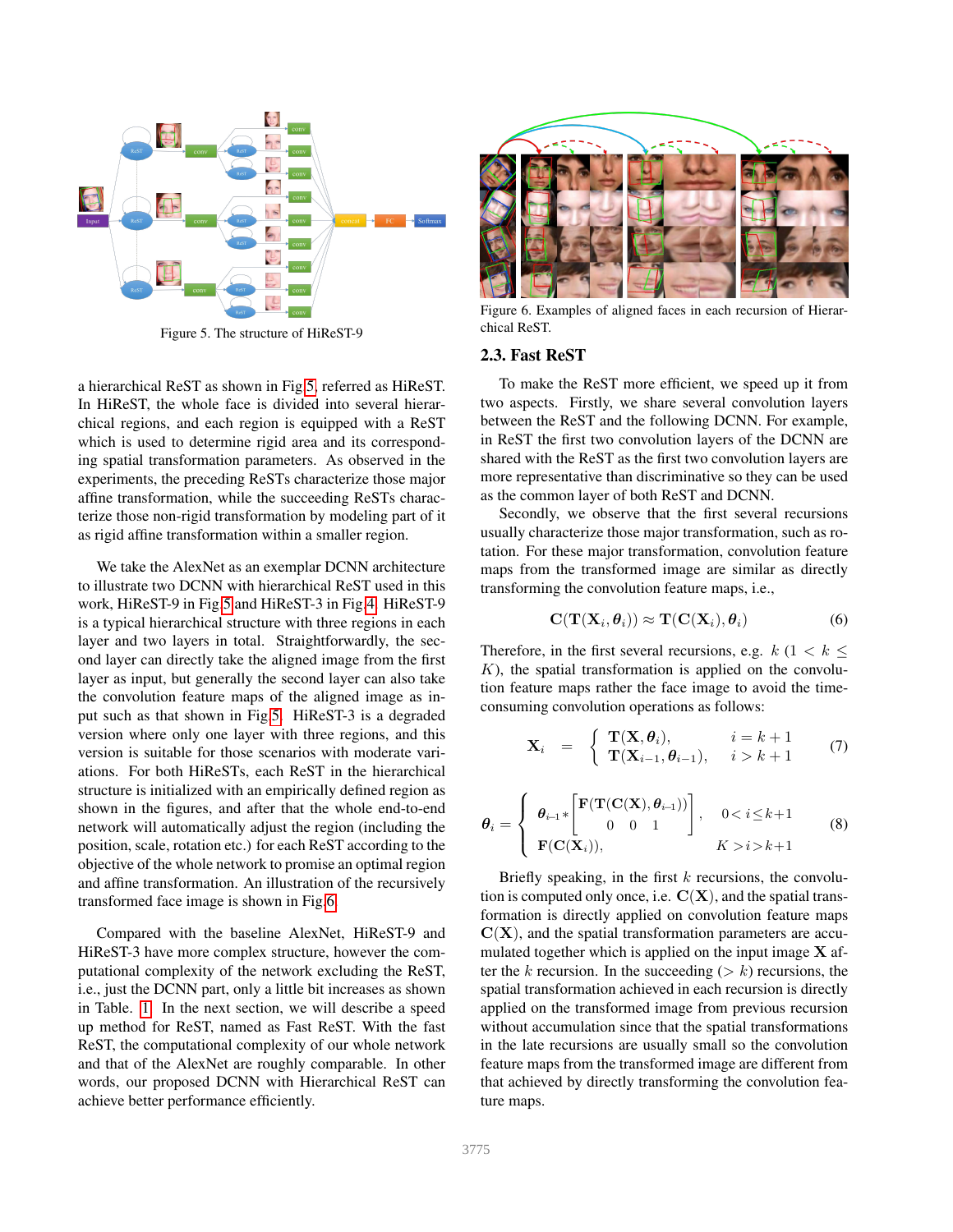<span id="page-4-0"></span>Table 1. Details of HiReST. conv[N,w,s, p] denotes a convolution layer which has N filters of size  $w*w$ , with stride s and p pixel padding; ReST[t,s] is a ReST with recursive times t and s denotes whether to do a average pooling after ReST; FC[N] is a fully connected layer with N units; and  $max[w,s]$  is a  $w * w$  max-pooling with stride s. NUM is the number of face identities on the training set. All the convolution layers followed by a batch normalization [\[6\]](#page-7-12) layer. The ReST in stage 1 of HiReST shared convolution layers each other and the ReST in stage 3 have no convolution layers. The comp.1 is the theoretical time complexity [\[4\]](#page-7-13) excluding the ReST compared to AlexNet and comp.2 is the theoretical time complexity when taking ReST in account.

| <b>Networks</b>  | <b>AlexNet</b>                                                          | <b>ReST</b>                                                          | HiReST-3                                                                                     | HiReST-9                                                                                                            |
|------------------|-------------------------------------------------------------------------|----------------------------------------------------------------------|----------------------------------------------------------------------------------------------|---------------------------------------------------------------------------------------------------------------------|
| input            |                                                                         |                                                                      | $112*112*3$                                                                                  |                                                                                                                     |
| stage 1          | conv[96,7,3,2]                                                          | $\text{ReST}[4,0]$<br>conv[96,7,3,2]                                 | $3*ReST[4,0]$<br>$3*conv[64,7,3,2]$                                                          | $3*ResT[4,0]$<br>3*conv[64,7,3,2]                                                                                   |
| stage 2          | max[3,2]<br>conv[192, 5, 2, 1]                                          | max[3,2]<br>conv[192, 5, 2, 1]                                       | $3*max[3,2]$<br>$3*conv[96,5,2,1]$                                                           | $3*max[3,2]$<br>3*conv[96,5,2,1]                                                                                    |
| stage 3          | max[3,2]<br>conv[384, 3, 1, 1]<br>conv[384, 3, 1, 1]<br>conv[256,3,1,1] | max[3,2]<br>conv[384,3,1,1]<br>conv[384, 3, 1, 1]<br>conv[256,3,1,1] | $3*max[3,2]$<br>3*conv[192,3,1,1]<br>$3*conv[192,3,1,1]$<br>$3*conv[128,3,1,1]$<br>concat[3] | $3*$ [max[3,2] +2*ReST[2, 1]]<br>$9 * conv[128, 3, 1, 1]$<br>$9*conv[128,3,1,1]$<br>$9*conv[96,3,1,1]$<br>concat[9] |
| stage 4          | max[3,2]<br>fc[4096]<br>fc[2048]<br>fc[NUM]<br>softmax                  | max[3,2]<br>fc[4096]<br>fc[2048]<br>fc[NUM]<br>softmax               | max[3,2]<br>fc[4096]<br>fc[2048]<br>fc[NUM]<br>softmax                                       | max[3,2]<br>fc[4096]<br>fc[2048]<br>fc[NUM]<br>softmax                                                              |
| comp.1<br>comp.2 | 1                                                                       | 1<br>1.42                                                            | 0.86<br>1.01                                                                                 | 1.09<br>1.23                                                                                                        |

The above speeded up ReST from two aspects are referred as Fast ReST in this work. In most CNN architectures, the first several convolution layers account for the major time complexity, and in our Fast ReST the first several convolution layers are shared between the ReST and DCNN, and also only few even no recursion (when  $k = K - 1$ ) need to re-compute these convolution feature maps. Therefore, those DCNN architectures with the Fast ReST only take very limited additional time computation compared with the DCNN without ReST.

#### 2.4. Discussion

Advantages of ReST. The proposed end-to-end learning approach of DCNN with ReST has several advantages: 1) It is an end-to-end learning framework, so the face alignment is optimized to be most suitable for the following DCNN classification. 2) The recursive structure of ReST makes the detected face been aligned progressively, meaning an easier task in each recursion, and thus obtains a better alignment. 3) The hierarchically structured ReST disperses the non-rigid transformation into multiple rigid transformations leading to more accurate alignment. 4) The ReST is a general module, and several existing methods can be reformulated in this framework: when the depth of recursion is 0, i.e. no recursion, the proposed ReST method degenerates to a typical CNN, such as AlexNet; when the depth of recursion is 1, the proposed method is a kind of DCNN equipped

with the so-called spatial transformer layer [\[7\]](#page-7-9); generally the depth of recursion can be larger than 1 for better performance.

Differences with the ST [\[7\]](#page-7-9). 1) The ST can be considered as a special case of our ReST when the recursion depth is 1. Our recursive ST is more general with better non-linearity for large transformations. 2) Besides, multistream ST in [\[7\]](#page-7-9) is organized in parallel structure while ours is organized in hierarchical structure which is more flexible for complex non-rigid transformation.

Differences with the typical two-step methods. 1) In the typical two-step methods, the face alignment and the face recognition is conducted separately and with different objective, so the face alignment is not necessarily optimal for the following recognition. In contrast, in our ReST, the face alignment is learnable and jointly optimized with the DCNN classification under the same objective, and thus the optimized face alignment can well match with the classification leading to better performance. 2) In the face alignment step of the two-step methods, usually all faces are aligned to a pre-defined mean shape, which means that the geometry information between the landmarks is lost after alignment which actually reduces the distinguishability of different subjects. On the contrary, in our ReST, the affine transformation of each face is adaptively determined by the ReST which can preserve those beneficial geometry.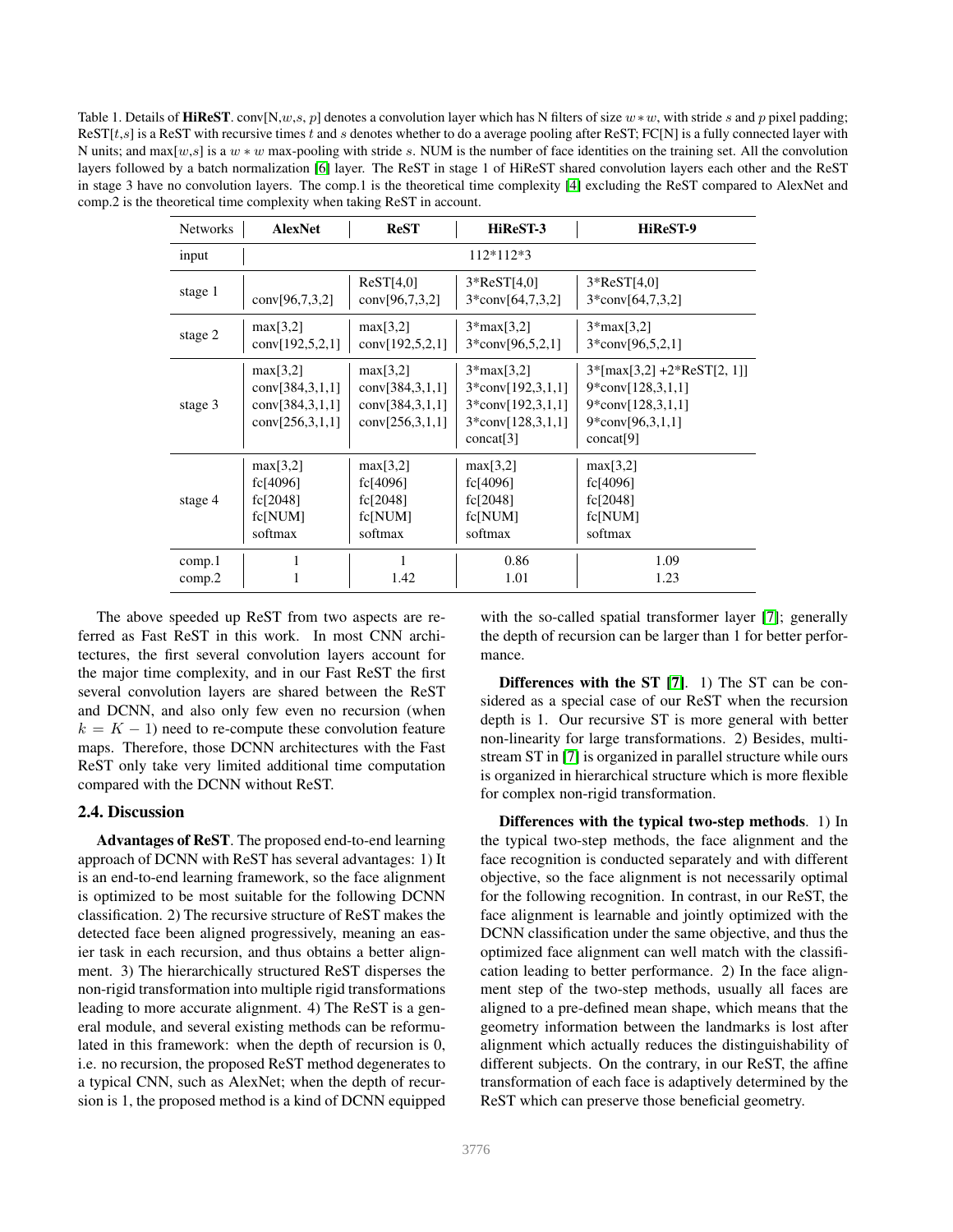# 3. Experiments

In this section, we will investigate the proposed DCNN with ReST by evaluating the performance w.r.t. different architectures and comparing with the state-of-the-art methods on two wild challenging datasets.

#### 3.1. Datasets and Experimental Settings

In all experiments, three wild face datasets are used, i.e., CASIA-WebFace [\[21\]](#page-8-2), Labeled Faces in the Wild database(LFW) [\[5\]](#page-7-10) and YouTube Faces(YTF) dataset [\[20\]](#page-8-1). Among them, the CASIA-WebFace is used for training, LFW and YTF are used for testing.

The CASIA-WebFace dataset [\[21\]](#page-8-2) is a large-scale dataset containing about 10,575 subjects and 500,000 images from Internet. This unconstrained dataset has accelerated the development of face recognition in the wild.

The LFW dataset [\[5\]](#page-7-10) is a large dataset collected in the unconstrained environment for evaluating face verification in the wild, which has 13,233 images from 5,749 individuals. On this dataset, we follow the standard evaluation protocol of unrestricted with labeled outside data, i.e., training on the outside labeled CASIA-WebFace, and testing on the 10 folds verification set in view 2 of LFW. For this face verification evaluation, the performance is reported in terms of the mean accuracy (mAC) according to the standard protocol. Furthermore, Best Rowden et al. develop a face identification protocol on this LFW dataset [\[3\]](#page-7-14), including close-set face identification measured by rank-1 recognition rate and open-set face identification measured by the Detection and Identification Rate (DIR) as well as False Alarm Rate (FAR). This identification protocol is also used for the evaluation. More details about the standard protocol can be found in [\[5\]](#page-7-10) and [\[3\]](#page-7-14).

The YTF dataset [\[20\]](#page-8-1) is a large unconstrained video dataset which collects 3,425 YouTube videos of 1,595 subjects(a subset of the celebrities in the LFW). All the videos were downloaded from YouTube. On the average, there are 2.15 videos for each subject and the length of each video clip is about 181 frames. The standard protocol is similar as that on LFW, i.e., face video verification, which consists of 5,000 video pairs organized into 10 splits. On this dataset, the performance is also reported in terms of the mean accuracy (mAC) according to the standard protocol [\[20\]](#page-8-1).

For all three datasets, we employ the SURF Cascade [\[10\]](#page-7-15) to do face detection, and then resize the detected face into  $128 \times 128$ . For those methods that do not need face alignment, the detected faces are directly used, while for those that need prerequisite face alignment, we use the CFAN [\[23\]](#page-8-0) to detect five landmarks (2 eye centers, 1 nose tip, and 2 mouth corners) and then align the face images via the affine transformation according to the detected facial landmarks.

In all experiments, for our proposed ReST, the DCNN follows the AlexNet architecture [\[9\]](#page-7-11). Three different ar-

<span id="page-5-0"></span>Table 2. Face verification and open-set face identification of the proposed ReST on LFW dataset w.r.t. different numbers of recursions.

| #Recursions           | $mAC(\%)$        | $DIR(\%)@$<br>$FAR=1%$ | $DIR(\%)$<br>$FAR = 5\%$ |
|-----------------------|------------------|------------------------|--------------------------|
|                       | $97.37 \pm 0.13$ | 53.3                   | 48.3                     |
|                       | $98.03 + 0.26$   | 60.4                   | 53.0                     |
| $\mathcal{D}_{\cdot}$ | $98.08 \pm 0.22$ | 61.3                   | 55.1                     |
| 3                     | $98.25 + 0.21$   | 64.5                   | 59.4                     |
| 4                     | $98.38 + 0.15$   | 65.4                   | 60.9                     |
| 5                     | $98.20 \pm 0.28$ | 64.0                   | 58.7                     |

chitectures are investigated, i.e. ReST, HiReST-3, and HiReST-9, and the detailed network structures are shown in Table [1.](#page-4-0) Fast-ReST is employed for all architectures with  $k = K$  as illustrated in Sec. [2.3.](#page-3-2) All models are trained on CASIA-WebFace and tested on LFW and YTF. Source code will be available along with this work.

# 3.2. Investigation of ReST w.r.t. Different Settings

#### 3.2.1 Depth of Recursion for ReST.

One of the most important parameters in our ReST is the number of recursion as it determines the fitting ability of the ReST. Here, we evaluate the performance of ReST w.r.t. the number of recursion on the LFW dataset. The ReST is equipped with AlexNet without hierarchical structure, as shown in Fig[.3.](#page-2-0) The results are shown in Table[.2.](#page-5-0) When the number of recursion is 0, i.e., the DCNN with no recursive ReST, the network actually degenerates to the AlexNet itself. When with only one recursion, our ReST degenerates to the ST-Net [\[7\]](#page-7-9). The proposed ReST with more than one recursions outperforms it with no or only one recursions, demonstrating the effectiveness of our recursive spatial transformations. Besides, the performance increases when with more recursions benefited from the progressively aligning the detected face promising a better transformed face for the following DCNN, but a little degenerates when with too many recursions as only very little variations are left to characterize which is hard to formulate a reliable transformation. In the following experiments, the number of recursions is set as 4 for all ReSTs.

#### 3.2.2 HiReST for Alignment-free Face Recognition.

In the HiReST, the hierarchical structure plays an important role as it determines the grain of the rigid transformations. Here, we compare three different hierarchical structures, ReST (i.e., no hierarchy), HiReST-3 (1-layered hierarchy), and HiReST-9 (2-layered hierarchy). In the HiReST, there are two factors that could affect the performance, i.e. the hierarchy and the recursive ST. For comprehensive comparison, we also evaluate the DCNN with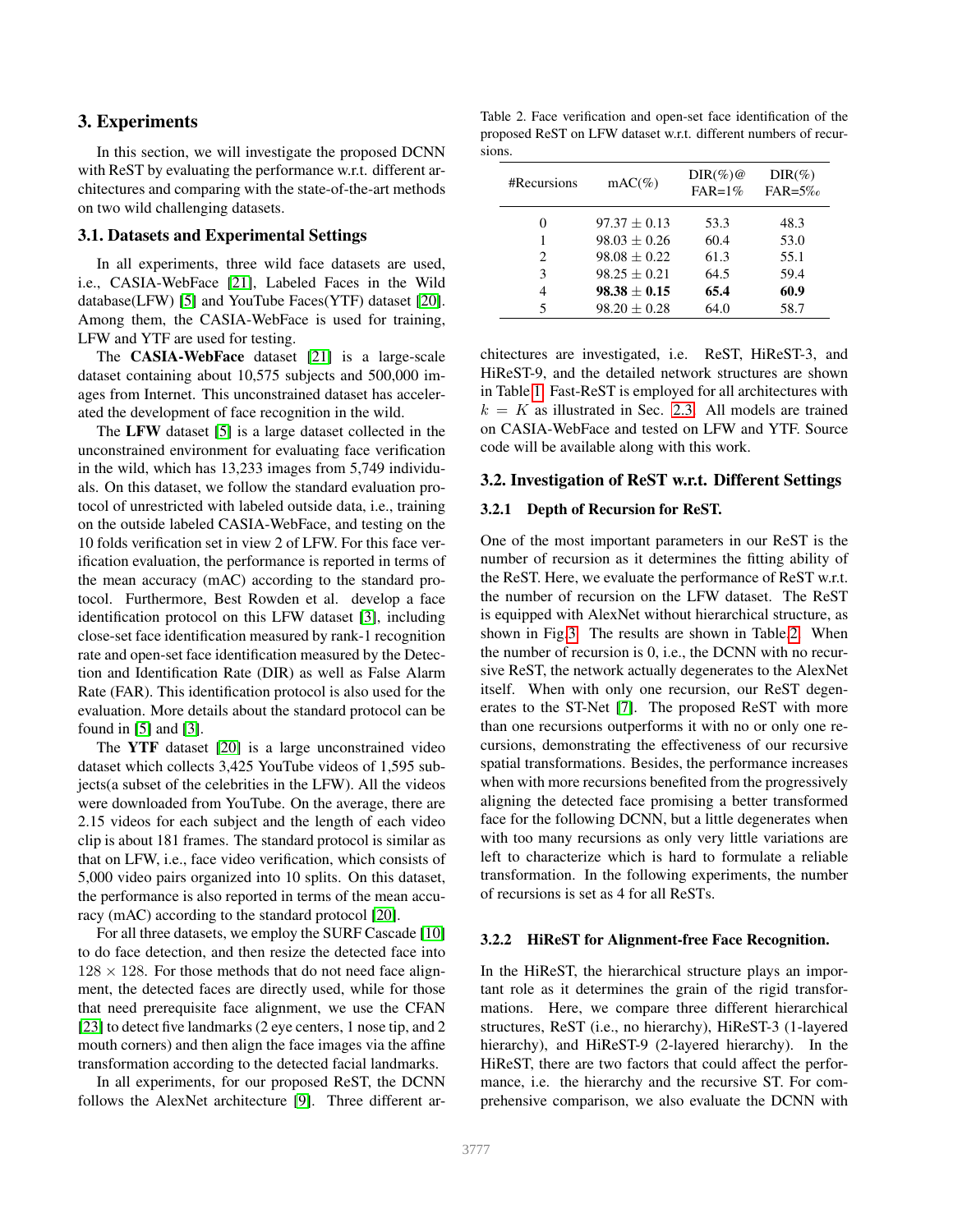<span id="page-6-0"></span>Table 3. Face verification and open-set face identification of the proposed HiReST on LFW dataset w.r.t. different hierarchical structures with and without alignment respectively.

| Method   | With Alignment (0 recursion) |                        |                            | Alignment-free (4 recursions) |                        |                           |
|----------|------------------------------|------------------------|----------------------------|-------------------------------|------------------------|---------------------------|
|          | $mAC(\%)$                    | $DIR(\%)@$<br>$FAR=1%$ | $DIR(\%)@$<br>$FAR = 5\%o$ | $mAC(\%)$                     | $DIR(\%)@$<br>$FAR=1%$ | $DIR(\%)@$<br>$FAR = 5\%$ |
| AlexNet  | 98.06                        | 55.2                   | 48.6                       | 97.37                         | 53.3                   | 48.3                      |
| ReST     | 98.06                        | 55.2                   | 48.6                       | 98.38                         | 65.4                   | 60.9                      |
| HiReST-3 | 98.45                        | 62.1                   | 56.2                       | 98.62                         | 71.1                   | 66.5                      |
| HiReST-9 | 98.70                        | 63.2                   | 58.2                       | 98.90                         | 77.2                   | 72.8                      |

Method LFW YTF #Nets #Train Images Train Align. Test Align.

<span id="page-6-1"></span>Table 4. The comparisons of face verification on LFW and YTF.

| method              | LF W  | 1 I F | H   | #Irain Images | Train Align.   | rest Align.    |
|---------------------|-------|-------|-----|---------------|----------------|----------------|
| DeepFace [17]       | 97.35 | 91.4  | 3   | 4M            | Yes            | Yes            |
| DeepID2+ $[16]$     | 99.47 | 93.2  | 200 | 0.3M          | <b>Yes</b>     | Yes            |
| FaceNet [14]+Align. | 99.63 | 95.1  |     | 200M          | N <sub>0</sub> | <b>Yes</b>     |
| VGG [13]            | 97.27 | 91.6  |     | 2.6M          | N <sub>0</sub> | <b>Yes</b>     |
| VGG [13]+Embed.     | 98.95 | 97.3  |     | 2.6M          | No             | Yes            |
| FaceNet [14]        | 98.87 |       |     | 200M          | N <sub>0</sub> | N <sub>0</sub> |
| $HiResT-9+(Ours)$   | 99.03 | 95.4  |     | 0.5M          | No             | No             |
|                     |       |       |     |               |                |                |

the same hierarchy structure but without ReST, i.e. setting the recursion number as 0 based on the pre-aligned face images. When with no recursion the ReST degenerates to the AlexNet, meaning the same performance. All results are shown in Table [3.](#page-6-0) From the comparisons, we can see that the proposed HiReST which models the face alignment and recognition together in an end-to-end framework performs much better than those two-steps methods with the same architecture, with an improvement even up to 14% under the open-set identification protocol with HiReST architecture. On the more challenging IJB-A [\[8\]](#page-7-17) dataset, HiReST-9 achieves significant improvement on both verification and recognition tasks, up to 18.3%(TAR@FAR=0.001),  $6.4\%$ (TAR@FAR=0.01), and  $2.6\%$ (Rank-1) compared with AlexNet. Besides, the HiReST-9 performs the best demonstrating the effectiveness of the proposed hierarchical spatial transformation module as it can flexibly characterize those non-rigid transformations. These comparisons also show that the proposed ReST or HiReST is an effective endto-end framework for alignment-free face recognition.

# 4. Comparison with Existing Methods

Furthermore, the proposed ReST is compared with the state-of-the-art methods, including DeepFace [\[17\]](#page-7-2), DeepID2+ [\[16\]](#page-7-0), FaceNet [\[14\]](#page-7-1), VGG [\[13\]](#page-7-16), COTS [\[3\]](#page-7-14), and WST Fusion [\[18\]](#page-7-18) on both LFW and YTF datasets. As most of these Deep networks are much deeper than the AlexNet, we modify the AlexNet to a deeper one, by replacing the  $5\times 5$  filters in HiReST-9 with two  $3\times 3$  filters and inserting a  $1 \times 1$  convolution layer before each  $3 \times 3$  convolution layer following the work [\[22\]](#page-8-3). This deeper structure of HiReST-9 is denoted as HiReST-9+, and it has almost the same complexity as HiReST-9.

The comparisons for face verification on LFW and YTF are shown in Table [4.](#page-6-1) Among these methods, only FaceNet and our HiReST are fully alignment-free, i.e. both training and testing data are not pre-aligned, and our method outperforms FaceNet even with much less training data. Besides, our method outperforms DeepFace and VGG, and is comparable to DeepID2+ which ensembles about 200 networks.

Moreover, the proposed method is also compared with the state-of-the-art methods for face identification on LFW as shown in Table [5.](#page-6-2) Our method achieves the best per-

<span id="page-6-2"></span>Table 5. The performance of closed-set and open-set face identification on LFW.

| Method          | Rank- $1\%$ | $DIR(\%)@$<br>$FAR=1%$ | #Nets                 |
|-----------------|-------------|------------------------|-----------------------|
| $COTS-s1$ [3]   | 56.7        | 25                     |                       |
| $COTS-s1+s4[3]$ | 66.5        | 35                     | $\mathcal{D}_{\cdot}$ |
| DeepFace [17]   | 64.9        | 44.5                   | 3                     |
| WST Fusion [18] | 82.5        | 61.9                   |                       |
| DeepID2+ $[16]$ | 95.0        | 80.7                   | 200                   |
| HiReST-9+(Ours) | 93.4        | 80.9                   |                       |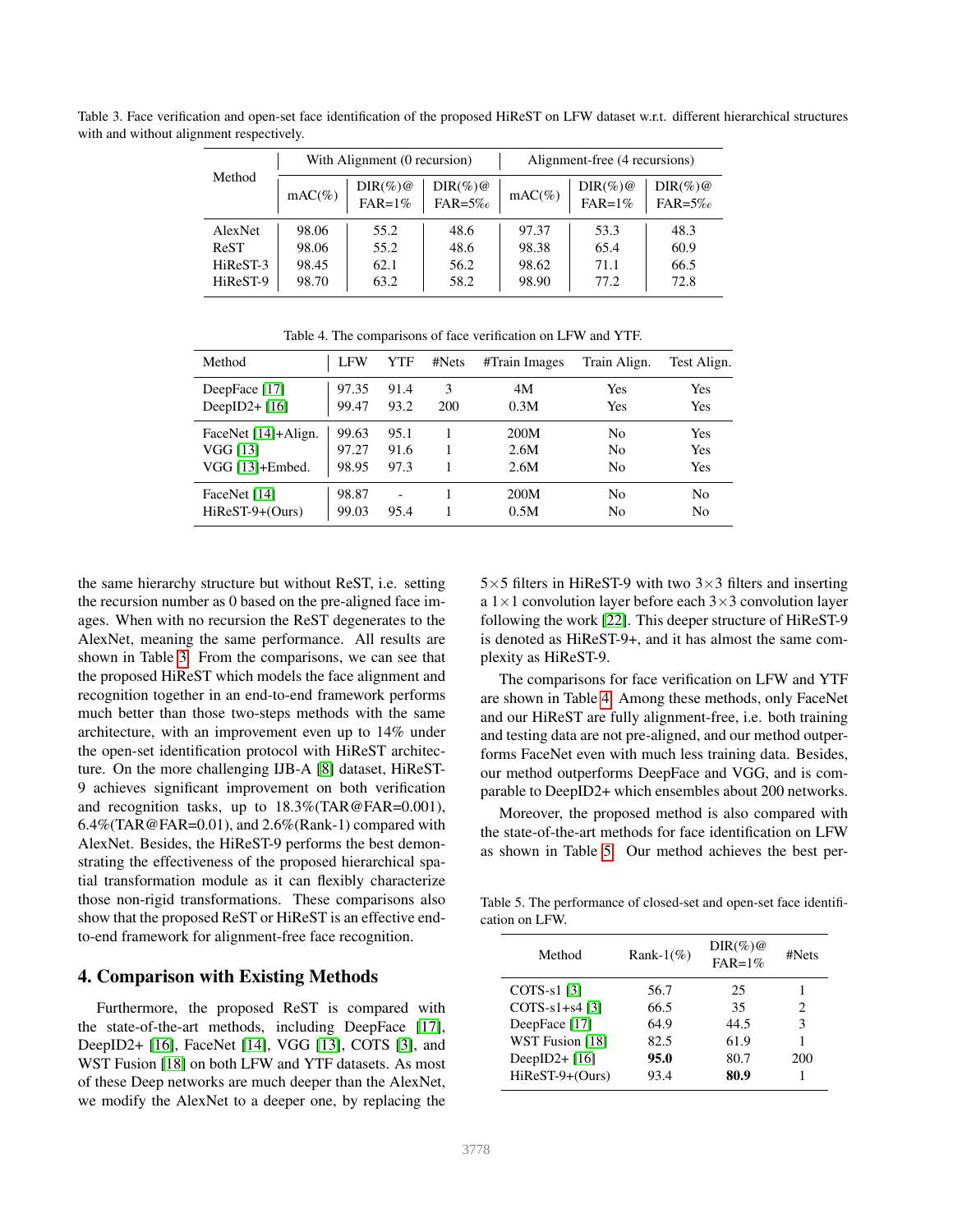formance of open-set face identification, and in the experiments of closed-set face identification, our method outperforms COTS, DeepFace and WST Fusion. As observed, our method is only a little worse than DeepID2+, but our method uses only one network and is fully alignment-free.

As seen from these comparisons, our proposed ReST method achieves quite promising performance for the totally alignment-free face recognition, demonstrating the effectiveness of the proposed.

# 5. Conclusions and Future Works

In this work, we propose a Recursive Spatial Transformer (ReST) module in the DCNN architecture forming an end-to-end learning framework which can jointly optimize the face alignment and face recognition under the same objective for alignment-free face recognition. The proposed ReST is recursive, learnable, and adaptive for each input face image. Moreover, it it applicable for nonrigid transformation by being designed hierarchically , and thus make the HiReST an effective alignment-free face recognition model. As evaluated on several datasets, the proposed HiReST outperforms those two-steps methods. In future, we will endeavor to design non-linear transformation rather than affine transformation in the end-to-end learning framework to better characterize those quite challenging variations.

## 6. Acknowledgements

This work was partially supported by 973 Program under contract No. 2015CB351802, Natural Science Foundation of China under contracts Nos. 61390511, 61650202, 61402443, 61272321, and the Strategic Priority Research Program of the CAS (Grant XDB02070004).

### References

- <span id="page-7-5"></span>[1] T. Ahonen, A. Hadid, and M. Pietikäinen. Face recognition with local binary patterns. In *European Conference on Computer Vision (ECCV)*, pages 469–481. 2004.
- <span id="page-7-7"></span>[2] P. N. Belhumeur, J. P. Hespanha, and D. J. Kriegman. Eigenfaces vs. Fisherfaces: Recognition using class specific linear projection. *IEEE Transactions on Pattern Analysis and Machine Intelligence (TPAMI)*, 19(7):711–720, 1997.
- <span id="page-7-14"></span>[3] L. Best-Rowden, H. Han, C. Otto, B. F. Klare, and A. K. Jain. Unconstrained face recognition: Identifying a person of interest from a media collection. *IEEE Transactions on Information Forensics and Security (TIFS)*, 9(12):2144–2157, 2014.
- <span id="page-7-13"></span>[4] K. He and J. Sun. Convolutional neural networks at constrained time cost. In *IEEE Conference on Computer Vision and Pattern Recognition (CVPR)*, pages 5353–5360, 2015.
- <span id="page-7-10"></span>[5] G. B. Huang, M. Ramesh, T. Berg, and E. Learned-Miller. Labeled faces in the wild: A database for studying face

recognition in unconstrained environments. Technical report, Technical Report 07-49, University of Massachusetts, Amherst, 2007.

- <span id="page-7-12"></span>[6] S. Ioffe and C. Szegedy. Batch normalization: Accelerating deep network training by reducing internal covariate shift. In *International Conference on Machine Learning (ICML)*, 2015.
- <span id="page-7-9"></span>[7] M. Jaderberg, K. Simonyan, A. Zisserman, and K. Kavukcuoglu. Spatial transformer networks. In *Advances in Neural Information Processing Systems (NIPS)*, pages 2008–2016, 2015.
- <span id="page-7-17"></span>[8] B. F. Klare, B. Klein, E. Taborsky, A. Blanton, J. Cheney, K. Allen, P. Grother, A. Mah, and A. K. Jain. Pushing the frontiers of unconstrained face detection and recognition: Iarpa janus benchmark a. In *IEEE Conference on Computer Vision and Pattern Recognition (CVPR)*, pages 1931–1939, 2015.
- <span id="page-7-11"></span>[9] A. Krizhevsky, I. Sutskever, and G. E. Hinton. Imagenet classification with deep convolutional neural networks. In *Advances in Neural Information Processing Systems (NIPS)*, pages 1097–1105, 2012.
- <span id="page-7-15"></span>[10] J. Li, T. Wang, and Y. Zhang. Face detection using surf cascade. In *IEEE International Conference on Computer Vision Workshops (ICCVw)*, pages 2183–2190, 2011.
- <span id="page-7-4"></span>[11] C. Liu and H. Wechsler. Gabor feature based classification using the enhanced fisher linear discriminant model for face recognition. *IEEE Transactions on Image processing (TIP)*, 11(4):467–476, 2002.
- <span id="page-7-8"></span>[12] I. Masi, S. Rawls, G. Medioni, and P. Natarajan. Pose-aware face recognition in the wild. In *IEEE Conference on Computer Vision and Pattern Recognition (CVPR)*, pages 4838– 4846, 2016.
- <span id="page-7-16"></span>[13] O. M. Parkhi, A. Vedaldi, and A. Zisserman. Deep face recognition. In *British Machine Vision Conference (BMVC)*, 2015.
- <span id="page-7-1"></span>[14] F. Schroff, D. Kalenichenko, and J. Philbin. Facenet: A unified embedding for face recognition and clustering. In *IEEE Conference on Computer Vision and Pattern Recognition (CVPR)*, pages 815–823, 2015.
- <span id="page-7-3"></span>[15] Y. Sun, X. Wang, and X. Tang. Deep convolutional network cascade for facial point detection. *IEEE Conference on Computer Vision and Pattern Recognition (CVPR)*, pages 3476– 3483, 2013.
- <span id="page-7-0"></span>[16] Y. Sun, X. Wang, and X. Tang. Deeply learned face representations are sparse, selective, and robust. In *IEEE Conference on Computer Vision and Pattern Recognition (CVPR)*, pages 2892–2900, 2015.
- <span id="page-7-2"></span>[17] Y. Taigman, M. Yang, M. Ranzato, and L. Wolf. Deepface: Closing the gap to human-level performance in face verification. In *IEEE Conference on Computer Vision and Pattern Recognition (CVPR)*, pages 1701–1708, 2014.
- <span id="page-7-18"></span>[18] Y. Taigman, M. Yang, M. Ranzato, and L. Wolf. Web-scale training for face identification. In *IEEE Conference on Computer Vision and Pattern Recognition (CVPR)*, pages 2746– 2754, 2015.
- <span id="page-7-6"></span>[19] M. A. Turk and A. P. Pentland. Face recognition using eigenfaces. In *IEEE Conference on Computer Vision and Pattern Recognition (CVPR)*, pages 586–591, 1991.